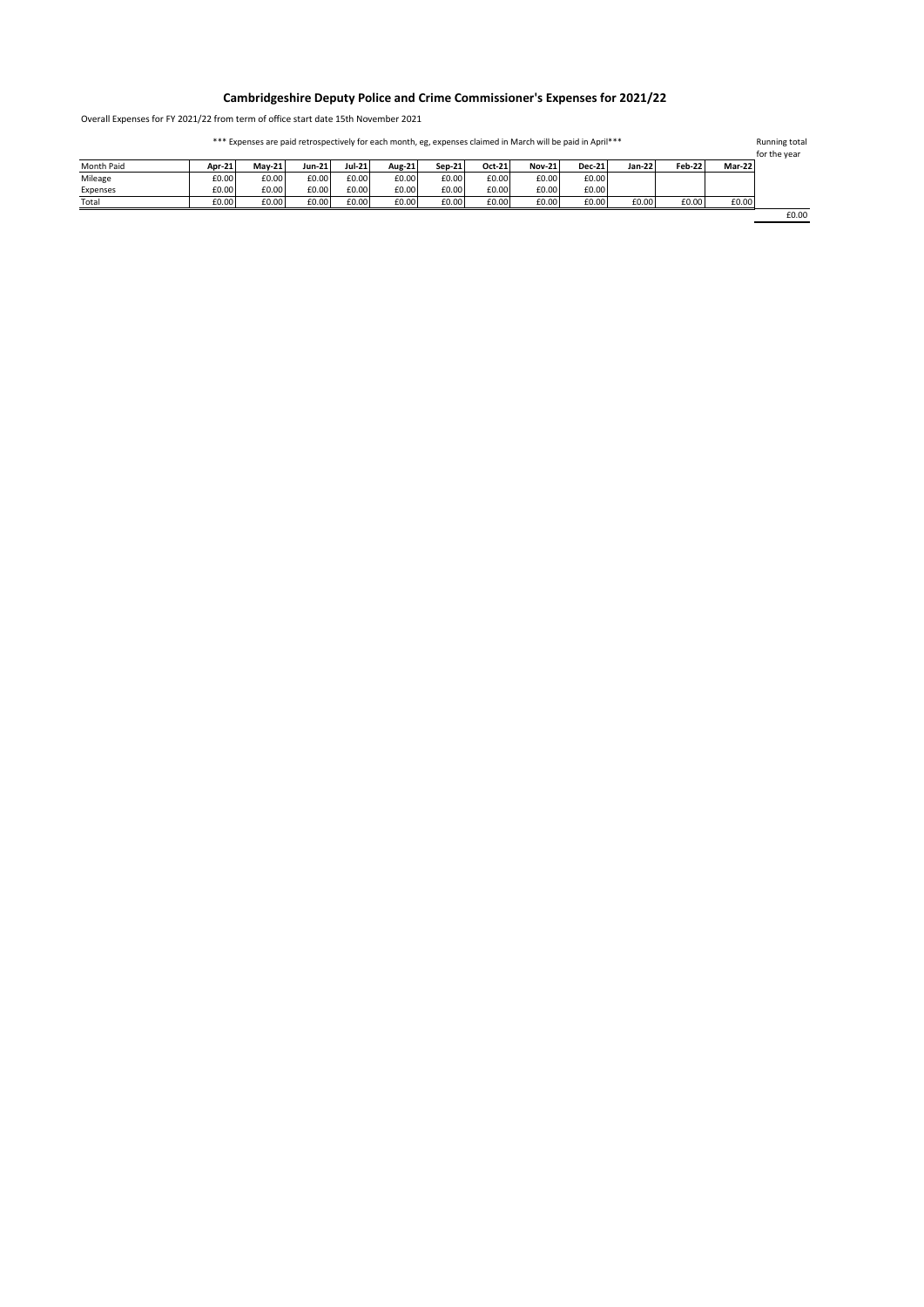|                                     |                                                                                                                 |                                                 | Column                                | Column                  |  |
|-------------------------------------|-----------------------------------------------------------------------------------------------------------------|-------------------------------------------------|---------------------------------------|-------------------------|--|
|                                     |                                                                                                                 |                                                 | А                                     | $\sf{B}$                |  |
|                                     |                                                                                                                 |                                                 |                                       | Official                |  |
|                                     |                                                                                                                 |                                                 | If your journey<br>start/finish point | Mileage                 |  |
|                                     |                                                                                                                 |                                                 | is at home, show                      | Claimed for             |  |
| <b>Details of Journeys Made</b>     |                                                                                                                 |                                                 |                                       | Payment                 |  |
| number of miles                     |                                                                                                                 |                                                 |                                       | (Mileage paid           |  |
|                                     |                                                                                                                 |                                                 | NOT claimed for<br>payment            | at 45p per              |  |
|                                     | Normal commuting journey from Home to Office, Huntingdon (PE29 6NP) (normal place of duty) is 23 miles each way |                                                 |                                       | mile)                   |  |
|                                     |                                                                                                                 |                                                 |                                       |                         |  |
| Date                                | Starting/Finish Point and Places Visited                                                                        | Reason<br>Mileage Expenses Paid - DECEMBER 2021 |                                       |                         |  |
|                                     | No mileage claimed                                                                                              |                                                 |                                       |                         |  |
|                                     |                                                                                                                 |                                                 |                                       |                         |  |
|                                     |                                                                                                                 | <b>Total Miles</b>                              | $\mathbf 0$                           | $\mathbf 0$             |  |
|                                     |                                                                                                                 | <b>Total Paid</b>                               |                                       | 0.00                    |  |
|                                     |                                                                                                                 |                                                 |                                       |                         |  |
|                                     |                                                                                                                 | Mileage Expenses Paid - NOVEMBER 2021           |                                       |                         |  |
|                                     | Not Applicable                                                                                                  |                                                 |                                       |                         |  |
|                                     |                                                                                                                 | <b>Total Miles</b>                              | $\pmb{0}$                             | $\mathsf 0$             |  |
|                                     |                                                                                                                 | <b>Total Paid</b>                               |                                       | 0.00                    |  |
|                                     |                                                                                                                 |                                                 |                                       |                         |  |
|                                     |                                                                                                                 | Mileage Expenses Paid - OCTOBER 2021            |                                       |                         |  |
|                                     | Not Applicable                                                                                                  |                                                 |                                       |                         |  |
|                                     |                                                                                                                 |                                                 |                                       |                         |  |
|                                     |                                                                                                                 | <b>Total Miles</b>                              | $\mathbf 0$                           | 0                       |  |
|                                     |                                                                                                                 | <b>Total Paid</b>                               |                                       | 0.00                    |  |
|                                     |                                                                                                                 | Mileage Expenses Paid - SEPTEMBER 2021          |                                       |                         |  |
|                                     | Not Applicable                                                                                                  |                                                 |                                       |                         |  |
|                                     |                                                                                                                 |                                                 |                                       |                         |  |
|                                     |                                                                                                                 | <b>Total Miles</b>                              | $\overline{\mathbf{0}}$               | $\overline{\mathbf{0}}$ |  |
|                                     |                                                                                                                 | <b>Total Paid</b>                               |                                       | 0.00                    |  |
|                                     |                                                                                                                 |                                                 |                                       |                         |  |
| Mileage Expenses Paid - AUGUST 2021 |                                                                                                                 |                                                 |                                       |                         |  |
|                                     | Not Applicable                                                                                                  |                                                 |                                       |                         |  |
|                                     |                                                                                                                 | <b>Total Miles</b>                              | $\pmb{0}$                             | $\pmb{0}$               |  |
|                                     |                                                                                                                 | <b>Total Paid</b>                               |                                       | 0.00                    |  |
|                                     |                                                                                                                 |                                                 |                                       |                         |  |
| Mileage Expenses Paid - JULY 2021   |                                                                                                                 |                                                 |                                       |                         |  |
|                                     | Not Applicable                                                                                                  |                                                 |                                       |                         |  |
|                                     |                                                                                                                 |                                                 |                                       |                         |  |
|                                     |                                                                                                                 | <b>Total Miles</b><br><b>Total Paid</b>         | $\pmb{0}$                             | $\mathsf 0$<br>$0.00\,$ |  |
|                                     |                                                                                                                 |                                                 |                                       |                         |  |
| Mileage Expenses Paid - JUNE 2021   |                                                                                                                 |                                                 |                                       |                         |  |
|                                     | Not Applicable                                                                                                  |                                                 |                                       |                         |  |
|                                     |                                                                                                                 |                                                 |                                       |                         |  |
|                                     |                                                                                                                 |                                                 |                                       |                         |  |
|                                     |                                                                                                                 | <b>Total Miles</b>                              | $\pmb{0}$                             | $\mathbf 0$             |  |
|                                     |                                                                                                                 | <b>Total Paid</b>                               |                                       | 0.00                    |  |
| Mileage Expenses Paid - MAY 2021    |                                                                                                                 |                                                 |                                       |                         |  |
| Not Applicable                      |                                                                                                                 |                                                 |                                       |                         |  |
|                                     |                                                                                                                 |                                                 |                                       |                         |  |
|                                     |                                                                                                                 |                                                 |                                       |                         |  |
|                                     |                                                                                                                 | <b>Total Miles</b>                              | $\pmb{0}$                             | $\mathsf 0$             |  |
|                                     |                                                                                                                 | <b>Total Paid</b>                               |                                       | 0.00                    |  |
| Mileage Expenses Paid - APRIL 2021  |                                                                                                                 |                                                 |                                       |                         |  |
|                                     | Not Applicable                                                                                                  |                                                 |                                       |                         |  |
|                                     |                                                                                                                 |                                                 |                                       |                         |  |
|                                     |                                                                                                                 |                                                 |                                       |                         |  |
|                                     |                                                                                                                 | <b>Total Miles</b>                              | $\pmb{0}$                             | $\mathsf 0$             |  |
|                                     |                                                                                                                 | <b>Total Paid</b>                               |                                       | 0.00                    |  |